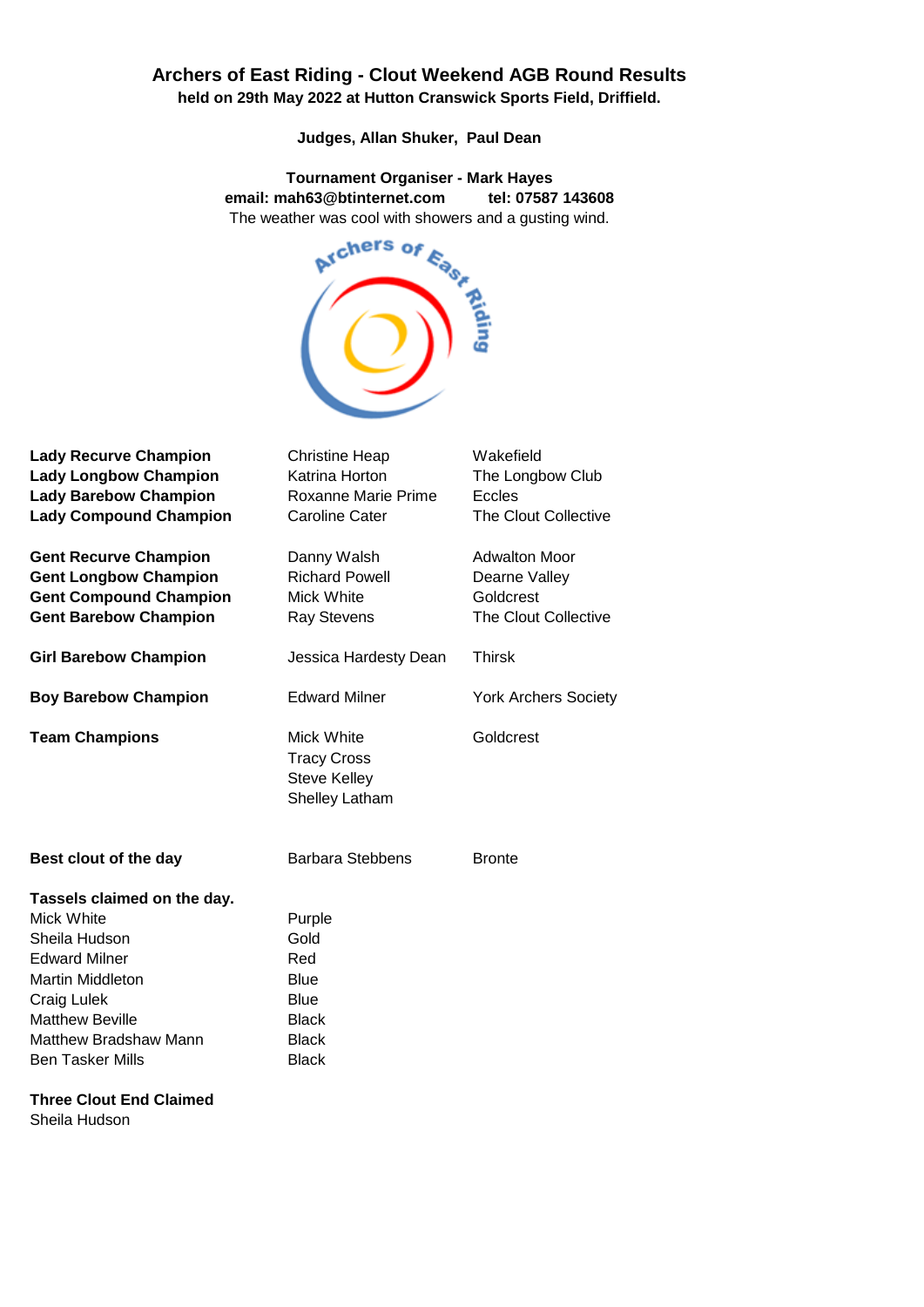|                 |                       |                      |                         |                  | <b>Single Clout</b> |                           |             | <b>Double Clout</b> |                |
|-----------------|-----------------------|----------------------|-------------------------|------------------|---------------------|---------------------------|-------------|---------------------|----------------|
|                 | <b>Gents Recurve</b>  |                      |                         | <b>Hits</b>      |                     | Score   Clouts            | <b>Hits</b> | Score               | <b>Clouts</b>  |
|                 | 1 Danny               | Walsh                | <b>Adwalton Moor</b>    | 36               | 148                 | 14                        | 71          | 304                 | 33             |
|                 | 2 Darren              | <b>Barker</b>        | T.C.C.                  | 36               | 149                 | 14                        | 72          | 292                 | 24             |
|                 | 3 Matthew             | David                | <b>Bronte</b>           | 36               | 138                 | 10                        | 72          | 290                 | 25             |
|                 | 4 Tony                | Juncar               | <b>Burton Constable</b> | 36               | 143                 | 14                        | 72          | 289                 | 31             |
|                 | 5 Steve               | Kelley               | Goldcrest               | 36               | 129                 | 14                        | 72          | 277                 | 31             |
|                 | 6 Andrew              | Farley               | Goldcrest               | 35               | 125                 | 5                         | 71          | 251                 | 9              |
|                 | 7 Matthew             | <b>Beville</b>       | <b>Bronte</b>           | 36               | 121                 | 5                         | 70          | 251                 | 16             |
|                 | 8 Richard             | Warrell              | Goldcrest               | 36               | 128                 | 8                         | 71          | 244                 | 15             |
|                 | 9 Gary                | Thomas               | Goldcrest               | 29               | 92                  | 4                         | 61          | 223                 | 18             |
|                 |                       |                      |                         |                  |                     |                           |             |                     |                |
|                 | <b>Gents Barebow</b>  |                      |                         | <b>Hits</b>      | Score               | <b>Clouts</b>             | <b>Hits</b> | Score               | <b>Clouts</b>  |
|                 | 1 Ray                 | <b>Stevens</b>       | T.C.C.                  | 36               | 154                 | 17                        | 72          | 301                 | 34             |
|                 | $2$ Alan              | Holder               | Forest of Bere          | 36               | 138                 | 13                        | 72          | 293                 | 28             |
|                 | 3Tony                 | Nordoff              | Goldcrest               | 36               | 134                 | $\boldsymbol{9}$          | 72          | 270                 | 21             |
| $\vert$         | Richard               | Allan                | York                    | 35               | 123                 | $\boldsymbol{9}$          | 71          | 268                 | 25             |
|                 | $5$ lan               | Harris               | St Georges              | 33               | 113                 | $\overline{7}$            | 67          | 252                 | 18             |
|                 | 6llan                 | Downham              | Neston                  | 35               | 123                 | $\overline{7}$            | 70          | 244                 | 14             |
|                 | $\overline{7}$ Craig  | Lulek                | Goldcrest               | 35               | 131                 | 12                        | 65          | 228                 | 21             |
|                 | 8 Martin              | Middleton            | Aardwolf                | 30               | 100                 | $6\phantom{1}6$           | 66          | 225                 | 15             |
|                 | 9 Martin              | Sutheran             | St Georges              | 33               | 114                 | 9                         | 63          | 214                 | 16             |
|                 | $10$ Sam              | <b>Birks</b>         | Archers of East Riding  | 29               | 97                  | 4                         | 62          | 205                 | 11             |
|                 | 11 Matthew            | <b>Bradshaw Mann</b> | Aardwolf                | 30               | 91                  | 1                         | 63          | 201                 | 5              |
|                 | 12 Roger              | Bradshaw Mann        | Aardwolf                | 15               | 41                  | 0                         | 35          | 95                  | $\overline{2}$ |
|                 |                       |                      |                         |                  |                     |                           |             |                     |                |
|                 | <b>Gents Longbow</b>  |                      |                         | <b>Hits</b>      | <b>Score</b>        | <b>Clouts</b>             | <b>Hits</b> | <b>Score</b>        | <b>Clouts</b>  |
|                 | 1 Richard             | Powell               | Dearne Valley           | 35               | 141                 | 8                         | 69          | 259                 | 16             |
|                 | 2 Stephen             | Williams             | The Longbow Club        | 34               | 127                 | 11                        | 68          | 234                 | 16             |
|                 | 3 Geoff               | Ingleby              | Ebor                    | 32               | 99                  | 4                         | 65          | 206                 | 11             |
| $\vert 4 \vert$ | Chris                 | Dunn                 | Kettering               | 30               | 92                  | 5                         | 63          | 194                 | 10             |
|                 | 5 Chris               | Eccles               | The Longbow Club        | 30               | 97                  | 4                         | 63          | 190                 | 5              |
|                 | 6 Hamish              | Freeman              | Assheton                | 22               | 76                  | 6                         | 58          | 189                 | 11             |
|                 | 7 Peter               | Eyles                | <b>Burton Constable</b> | 31               | 92                  | 4                         | 59          | 175                 | 6              |
|                 | 8 Freddie             | Fairfield            | Archers of East Riding  | $25\overline{)}$ | 65                  | $\ensuremath{\mathsf{3}}$ | 59          | 163                 | 5              |
|                 | 9John                 | Greenwood            | De Notton Bowyers       | 0                | 0                   | 0                         | 0           | $\mathbf 0$         | $\mathbf 0$    |
|                 |                       |                      |                         |                  |                     |                           |             |                     |                |
|                 | <b>Gents Compound</b> |                      |                         | <b>Hits</b>      | Score               | <b>Clouts</b>             | <b>Hits</b> | Score               | <b>Clouts</b>  |
|                 | 1 Mick                | White                | Goldcrest               | 36               | 170                 | 26                        | 72          | 347                 | 59             |
| $2=$            | Neil                  | Crickmore            | <b>Bronte</b>           | 36               | 165                 | 22                        | 72          | 336                 | 49             |
| $2=$            | Peter                 | Gregory              | Goldcrest               | 36               | 166                 | 23                        | 72          | 336                 | 49             |
|                 | 4 Alan                | Tonge                | T.C.C.                  | 36               | 160                 | 20                        | 72          | 331                 | 47             |
|                 | 5 Stuart              | <b>Burnett</b>       | Sellafield              | 36               | 159                 | 19                        | 72          | 325                 | 42             |
|                 | 6 Woz                 | Levins               | <b>LAOFAC</b>           | 36               | 146                 | 11                        | 72          | 312                 | 34             |
|                 | $7$  lan              | Foster               | De Lacy                 | 31               | 90                  | $\overline{4}$            | 67          | 236                 | 16             |